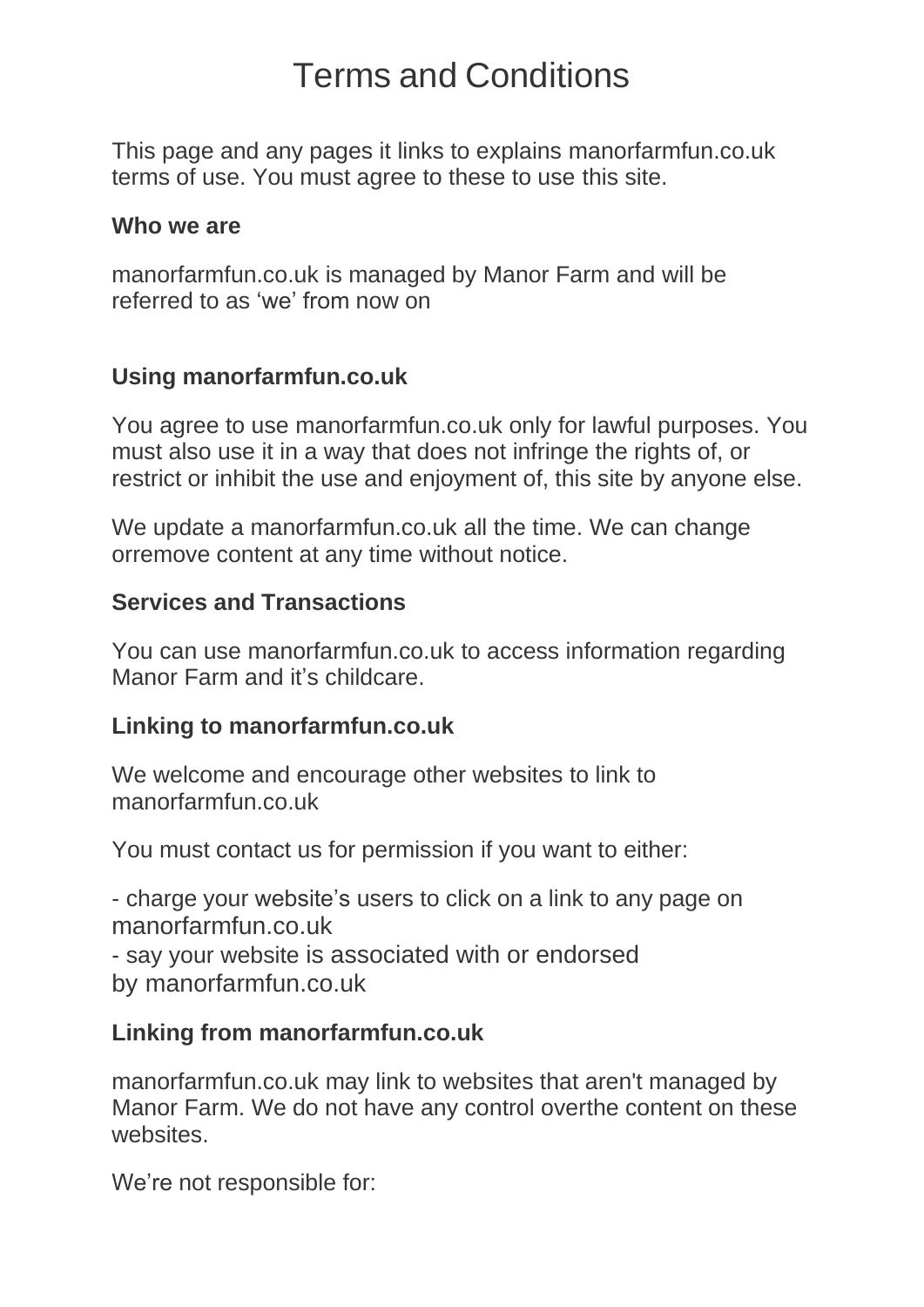- the protection of any information you give to these websites - any loss or damage that may come from your use of these websites, or any other websites they link to

You agree to release us from any claims or disputes that may come from using these websites.

You should read all terms and conditions, privacy policies and end user licences that relate to these websites before you use them

### **Using manorfarmfun.co.uk content**

All content on manorfarmfun.co.uk is subject to copyright protection.

To reproduce content would require our permission.

The most up to date version of our content will always be on manorfarmfun.co.uk

### **Disclaimer**

While we make every effort to keep manorfarmfun.co.uk up to date, we do not provide any guarantees, conditions or warranties that the information will be:

- current
- secure
- accurate
- complete
- free from bugs or viruses

We're not liable for any loss or damage that may come from using manorfarmfun.co.uk This includes:

- any direct, indirect or consequential losses

- any loss or damage caused by civil wrongs ('tort', including negligence), breach of contract or otherwise

- the use of manorfarmfun.co.uk and any websites that are linked to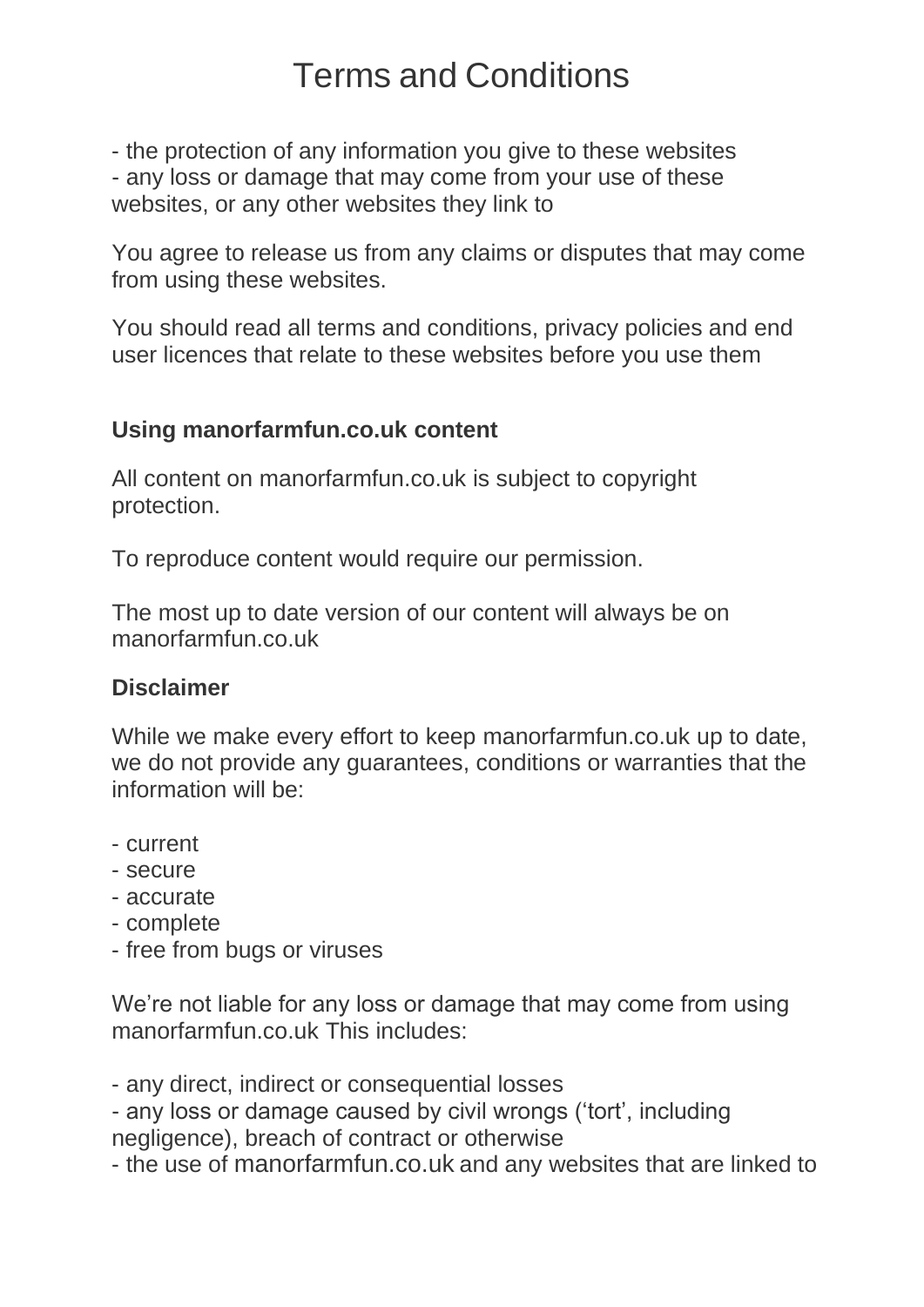or from it

- the inability to use manorfarmfun.co.uk and any websites that arelinked to or from it

This applies if the loss or damage was foreseeable, arose in the normal course of things or you advised us that it might happen.

This includes (but is not limited to) the loss of your:

- income or revenue
- salary, benefits or other payments
- business
- profits or contracts
- opportunity
- anticipated savings
- data
- goodwill or reputation
- tangible property

- intangible property, including loss, corruption or damage to data or any computer system

- wasted management or office time

We may still be liable for:

- death or personal injury arising from our negligence
- fraudulent misrepresentation

- any other liability which cannot be excluded or limited under applicable law

### **Requests to remove content**

You can ask for content to be removed from manorfarmfun.co.uk.We'll remove content:

- in order to comply with data protection legislation covering the rights and freedoms of individuals

- if it breaches copyright laws, contains sensitive personal data or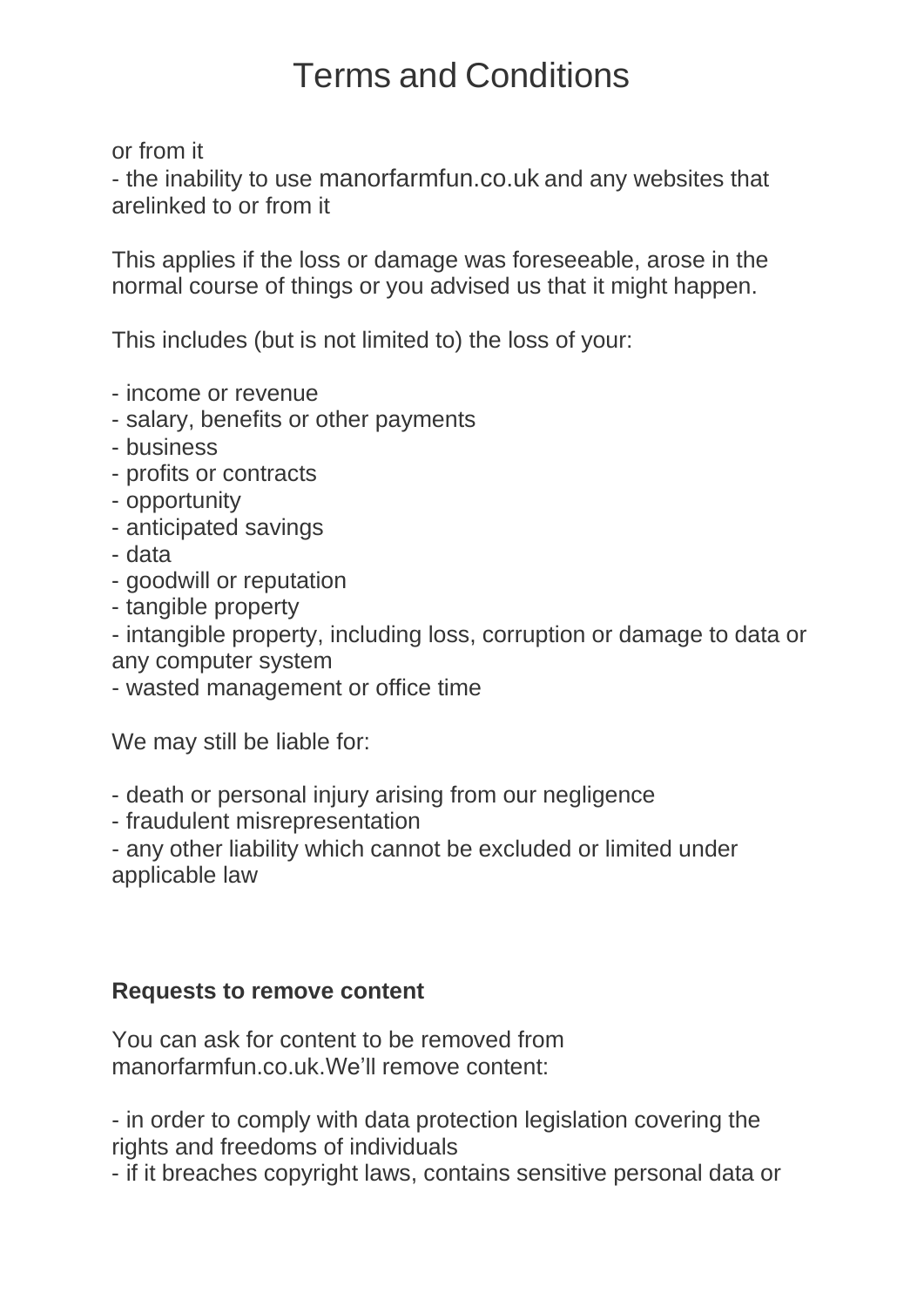material that may be considered obscene or defamatory

Contact us to ask for content to be removed. You'll need to send us the web address (URL) of the content and explain why you think it should be removed. We'll reply to let you know whether we'll remove it.

We remove content at our discretion in discussion with the department or agency responsible for it. You can still request information under the Freedom of Information Act and the Data Protection Act.

### **Information about you and your visits to manorfarmfun.co.uk**

We collect information about you in accordance with our privacy policy and our cookie policy. By using manorfarmfun.co.uk, you agree to us collecting this information and confirm that any data you provide is accurate.

### **Virus protection**

We make every effort to check and test manorfarmfun.co.uk for viruses at every stage of production. You must make sure that the way you use manorfarmfun.co.uk does not expose you to the risk of viruses, malicious computer code or other forms of interference which can damage your computer system.

We're not responsible for any loss, disruption or damage to your data or computer system that might happen when you use manorfarmfun.co.uk

### **Viruses, hacking and other offences**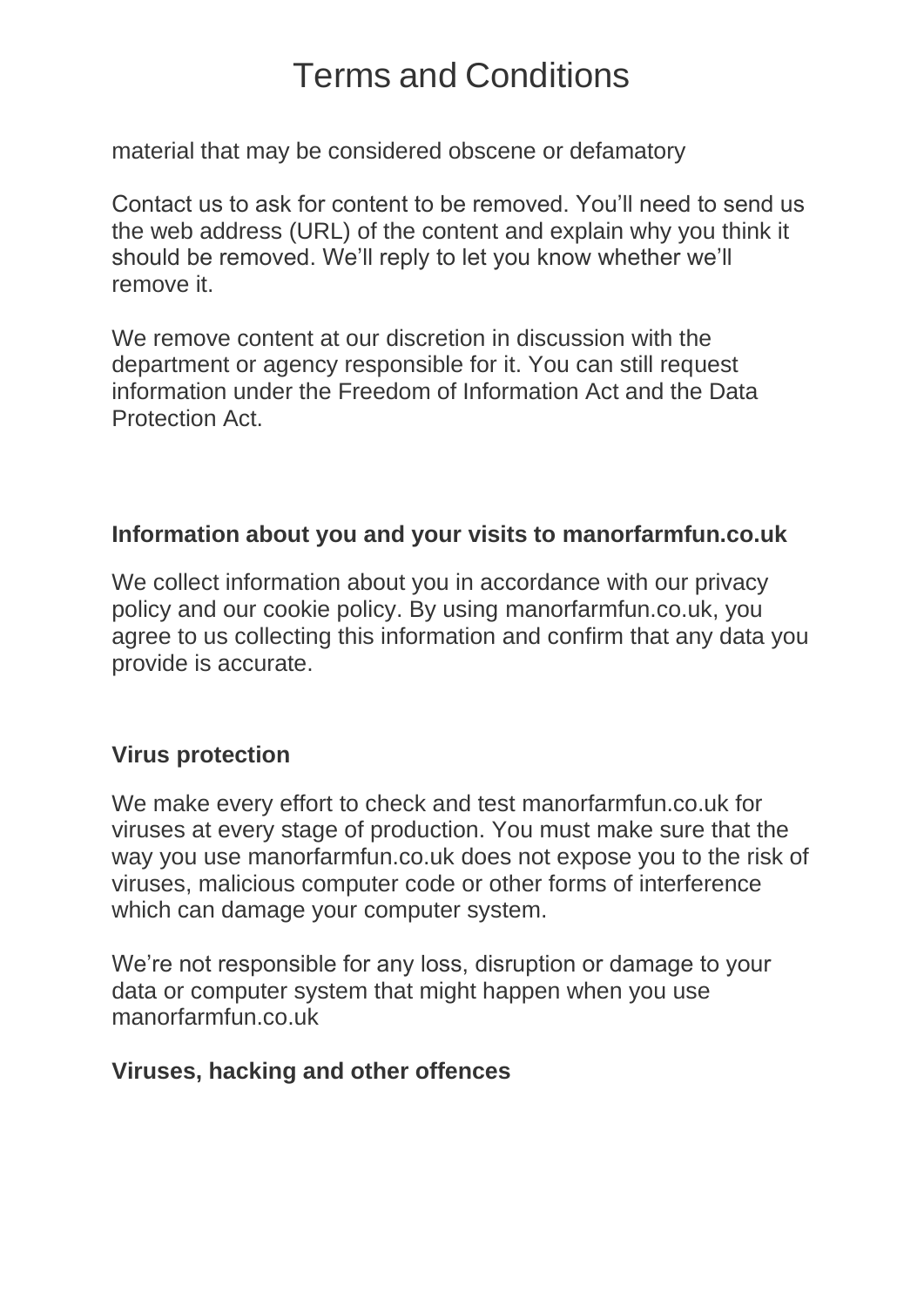When using manorfarmfun.co.uk, you must not introduce viruses, trojans, worms, logic bombs or any other material that's malicious or technologically harmful.

You must not try to gain unauthorised access to manorfarmfun.co.uk, the server on which it's stored or any server, computer or database connected to it.

You must not attack manorfarmfun.co.uk in any way. This includes denial-of-service attacks.

We'll report any attacks or attempts to gain unauthorised access to manorfarmfun.co.uk to the relevant law enforcement authorities and share information about you with them.

### **Governing law**

These terms and conditions are governed by and construed in accordance with the laws of England and Wales.

Any dispute you have which relates to these terms and conditions, or your use of manorfarmfun.co.uk (whether it be contractual or non-contractual), will be subject to the exclusive jurisdiction of the courts of England and Wales.

### **General**

There may be legal notices elsewhere on manorfarmfun.co.uk that relate to how you use the site.

We're not liable if we fail to comply with these terms and conditions because of circumstances beyond our reasonable control.

We might decide not to exercise or enforce any right available to us under these terms and conditions. We can always decide to